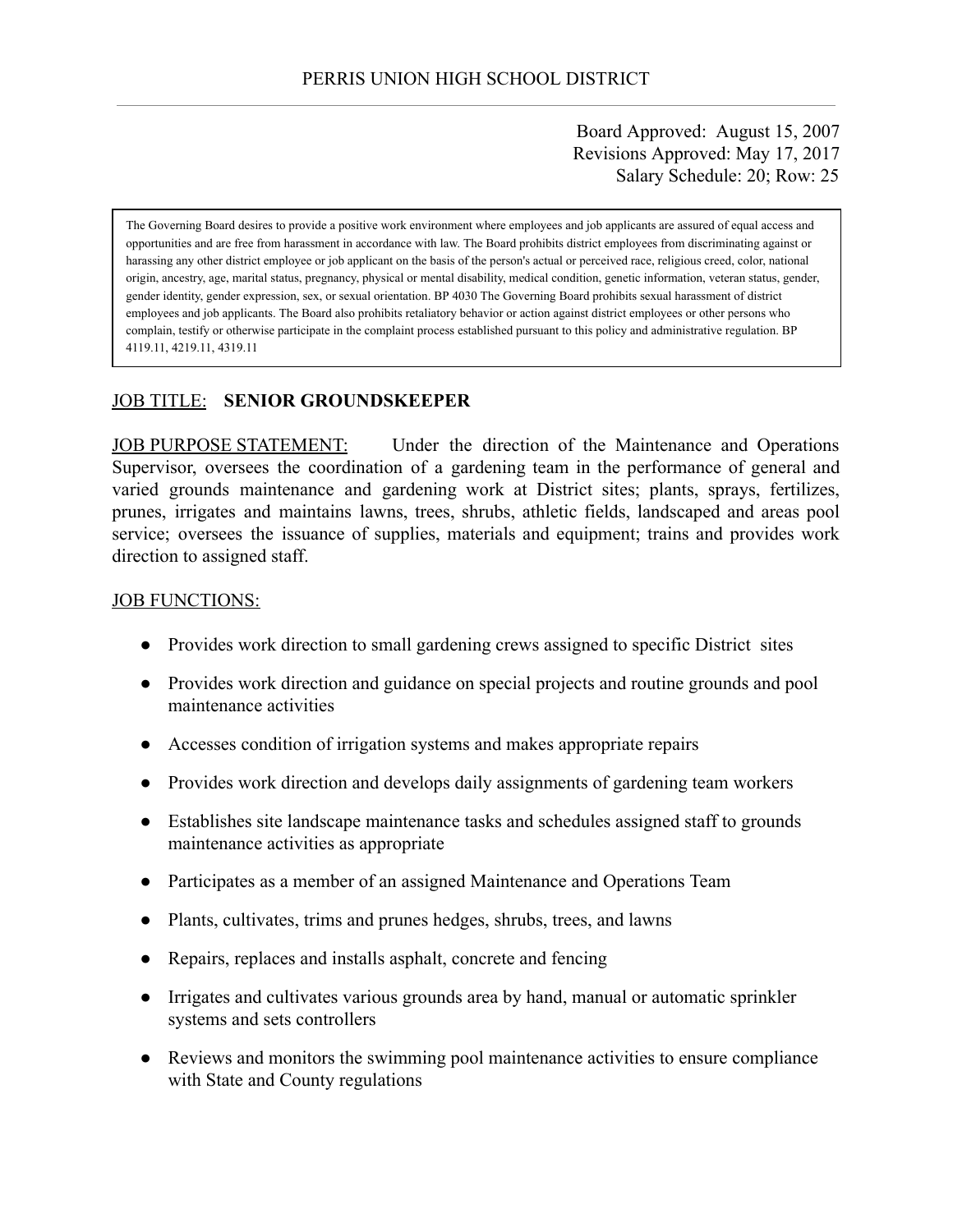# JOB TITLE: **SENIOR GROUNDSKEEPER** Page 2 of 4

### JOB FUNCTIONS (continued):

- Programs and operates District's central control irrigation system
- Makes repairs to irrigation systems; assists in the replacement and service of irrigation systems; troubleshoots and inspects sprinkler systems
- Fertilizes lawns, planter beds and trees; controls weeds and insects in lawns, planter beds and fence lines; sprays landscaped areas with herbicides; prepares mixtures in appropriate proportion
- Removes and cuts trees, shrubs and hedges as appropriate
- Prepares and maintains records of herbicide applications, inventory records and work orders according to established procedures
- Operates trucks, tractors and equipment related to landscape maintenance including aerial lift; cleans grounds equipment as required
- Distributes sand, soil and other material as needed
- Performs a variety of regular maintenance to grounds such as weeding, raking leaves and debris, cleans gutters and down spouts of building and others as assigned
- Assists in reporting and preventing facility vandalism
- Performs related duties as assigned or needed

### KNOWLEDGE AND ABILITIES:

### Knowledge of:

• Methods, equipment and materials used in gardening and grounds keeping work; proper operation of heavy grounds equipment; method for the repair, replacement and installation of concrete, asphalt and fencing; central control irrigation system; proper service and maintenance of, heaters, circulating pumps and related pool equipment; minor repairs to equipment used in the landscape maintenance field; herbicides and other chemicals used in grounds maintenance; basic record-keeping techniques; principles of training and providing work direction

### Ability to:

● Perform general grounds maintenance duties including mowing, edging and weeding; mow, edge, water, weed, fertilize, rake and cultivate lawns, flower beds, athletic fields and other landscaped areas; maintain and repair sprinklers and watering systems; apply specialized chemicals to control and eradicate weeds, insects and other pests; operate, service and make minor repairs on equipment; observe legal and defensive driving practices; maintain routine records; train and provide work direction to others; learn District organization, operations, policies and objectives; establish and maintain effective relationship with others; follow oral and written directions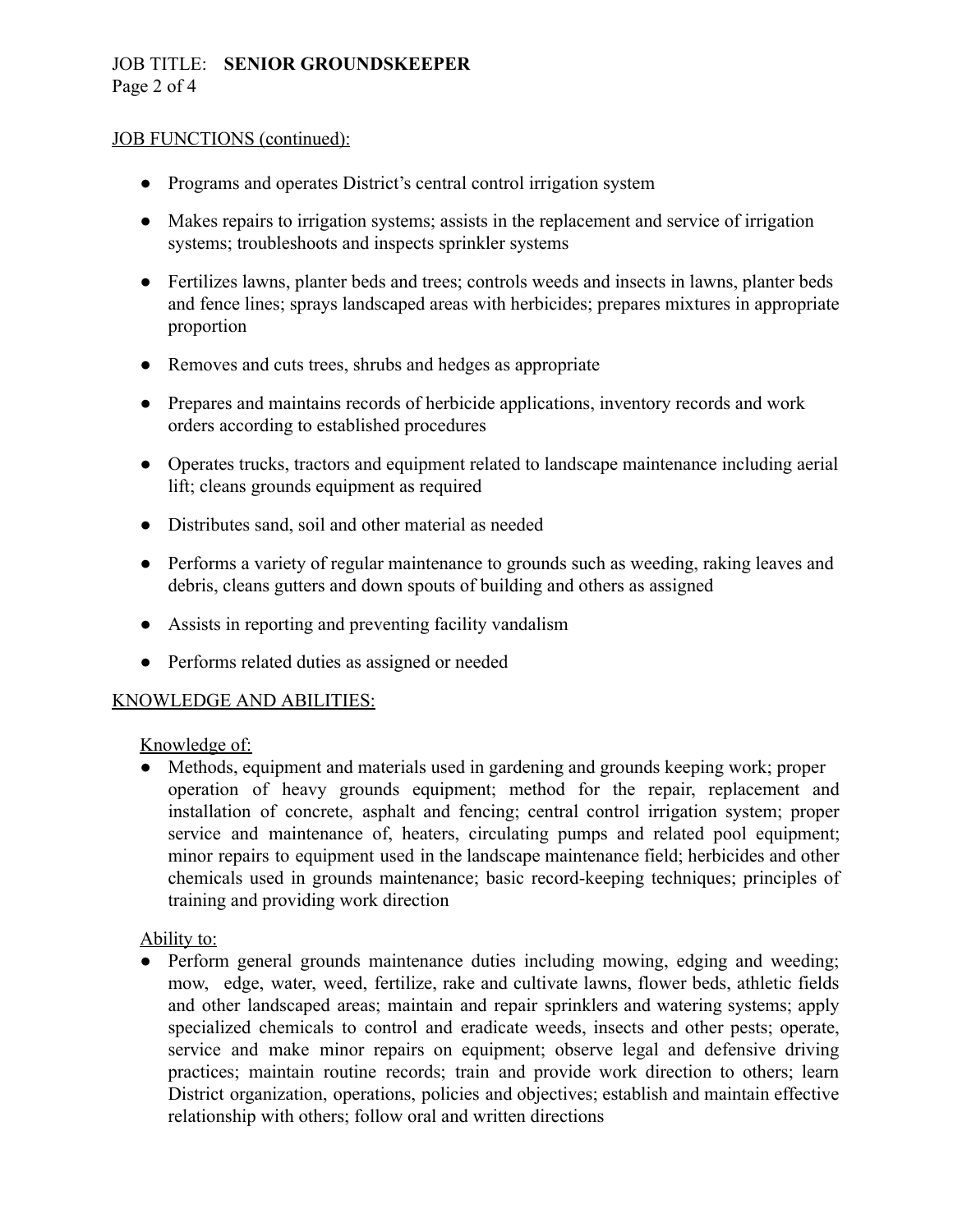### PHYSICAL ABILITIES:

- Visual ability to read handwritten or typed documents and instructions, the display screen of various equipment and machines, and blueprints and schematics
- Able to conduct verbal conversation, write, and read in English
- Able to hear normal range verbal conversation (approximately 60 decibels)
- Able to push and/or pull a variety of tools and equipment weighing up to 50 pounds
- Able to sit, stand, stoop, kneel, bend, lift (50 pounds), carry (50 pounds), climb, and walk for an extended period of time
- Able to sustain heavy manual labor
- Able to exhibit a full range of motion for shoulder, elbow, back, hip, and knee
- Able to use respirators, for personal protection, as necessary
- Able to work at various elevated heights and in restricted spaces in a safe and effective manner
- Able to work in an outdoor environment; in adverse weather conditions
- Able to demonstrate manual dexterity necessary to perform fine maintenance procedures and operate both manual and power hand tools in a safe and effective manner
- Able to work with chemical agents, trees, plants, shrubs, flowers, soil and turf in a safe and effective manner without allergic reaction
- Able to operate a variety of powered industrial vehicles and equipment, and manual equipment, as commonly found in grounds keeping and gardening in a safe and effective manner
- Able to operate a variety of maintenance motor vehicles in a safe and effective manner

### JOB QUALIFICATIONS:

### Education:

● High School Diploma or General Education Diploma

### Experience:

• Three years of experience with grounds and gardening maintenance